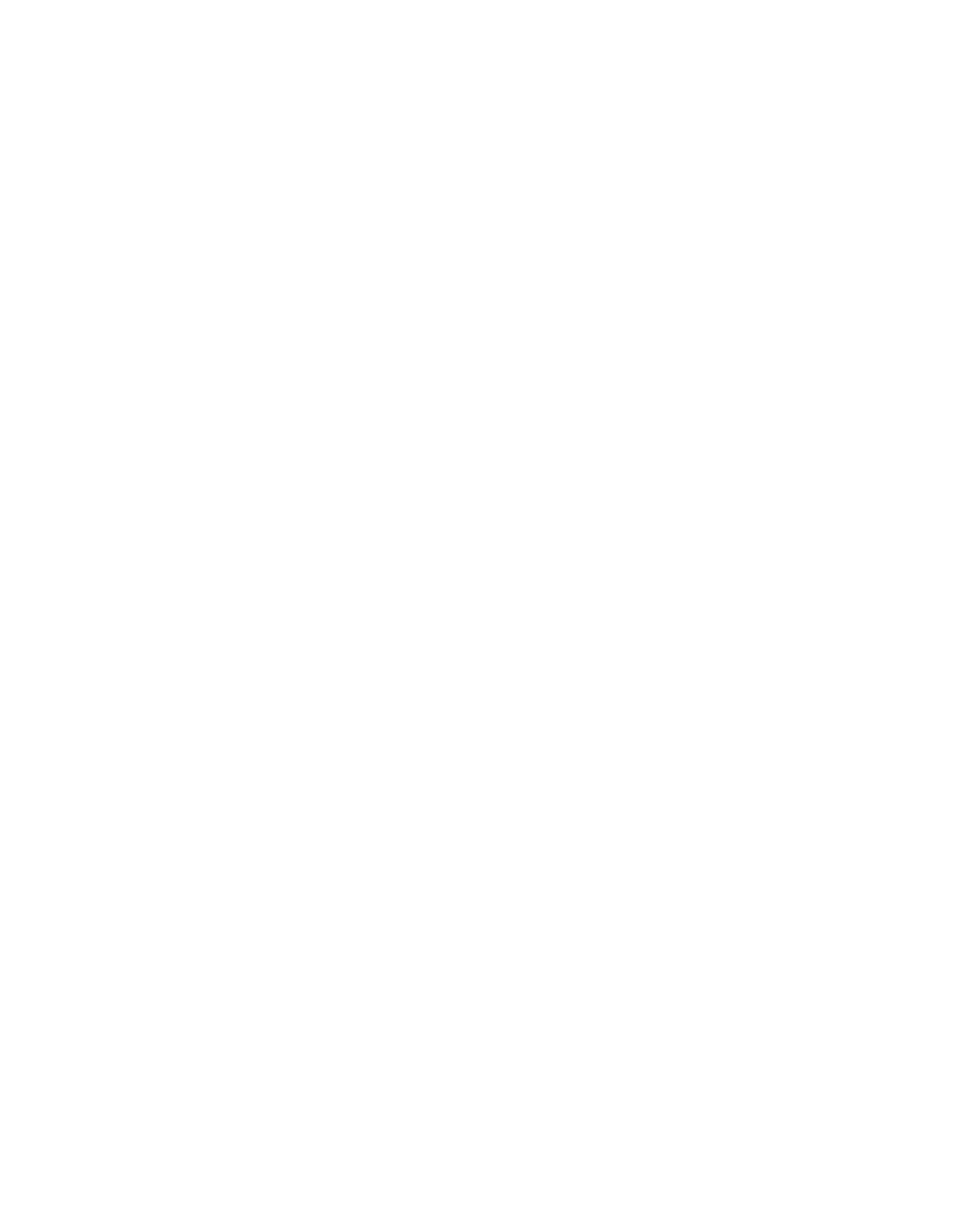

# **GRANT APPLICATION**

All grant applications must enhance opportunities for students to learn, grow and succeed.

| <b>Part I: General Information</b>                                                                                                                                                                                                                                                                                                                                    |
|-----------------------------------------------------------------------------------------------------------------------------------------------------------------------------------------------------------------------------------------------------------------------------------------------------------------------------------------------------------------------|
| Application Date: ____________________________                                                                                                                                                                                                                                                                                                                        |
|                                                                                                                                                                                                                                                                                                                                                                       |
|                                                                                                                                                                                                                                                                                                                                                                       |
| Planned Date of Project: _________________                                                                                                                                                                                                                                                                                                                            |
|                                                                                                                                                                                                                                                                                                                                                                       |
|                                                                                                                                                                                                                                                                                                                                                                       |
| (AFE grant awards for projects at an individual school or one high school academy generally range from \$500 to \$1,500.<br>Multi-school or large-scale projects may be awarded up to \$2,500, or, in very special circumstances up to \$4,000. Programs<br>that seek multi-year funding should prepare a letter of intent to be considered separately by the board.) |
| Will AFE funding help you leverage additional funds from other sources? Yes<br>No                                                                                                                                                                                                                                                                                     |
|                                                                                                                                                                                                                                                                                                                                                                       |
| Please make sure you also fill out the budget form in Part 4.                                                                                                                                                                                                                                                                                                         |
|                                                                                                                                                                                                                                                                                                                                                                       |
| Is this person an Albany City School District employee?<br>Yes<br>No.                                                                                                                                                                                                                                                                                                 |
| If no, please identify a school district employee who will help coordinate the project:                                                                                                                                                                                                                                                                               |
| (There must be a school district employee on the project team.) _______________________                                                                                                                                                                                                                                                                               |
|                                                                                                                                                                                                                                                                                                                                                                       |
| District Employee Email Address (if different): ________________________________                                                                                                                                                                                                                                                                                      |
|                                                                                                                                                                                                                                                                                                                                                                       |
|                                                                                                                                                                                                                                                                                                                                                                       |
| Or: _____ I have reviewed this application with my principal and I know that AFE will be contacting                                                                                                                                                                                                                                                                   |

Revised August 26, 2019 **Page 1 of 4** them for their approval.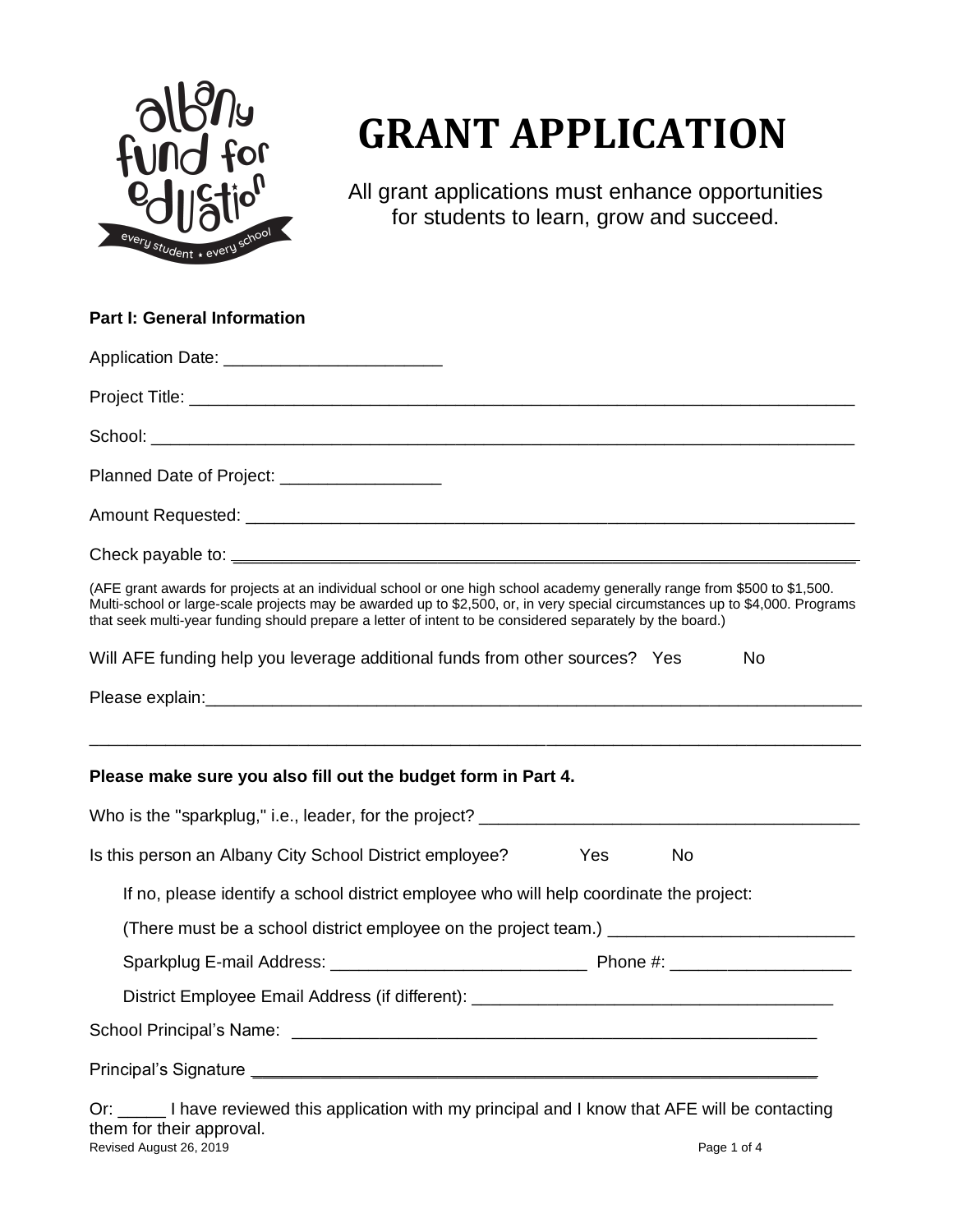#### **Part II: Community Partners**

All projects must engage schools with community members, businesses and/or not-for-profit groups in improving student learning and achievement and establishing greater community responsibility in positively influencing the educational experiences of students. A community partner is a partner that will help make this project successful by contributing their time and/or resources. They are not vendors receiving payment unless significant in-kind contributions are involved.

| Has this partner been involved with your school previously?                                                                                                                                                                    | <b>Yes</b> | No. |
|--------------------------------------------------------------------------------------------------------------------------------------------------------------------------------------------------------------------------------|------------|-----|
| Contact Person: Note and Security and Security and Security and Security and Security and Security and Security and Security and Security and Security and Security and Security and Security and Security and Security and Se |            |     |
|                                                                                                                                                                                                                                |            |     |
|                                                                                                                                                                                                                                |            |     |
|                                                                                                                                                                                                                                |            |     |
| Has this partner been involved with your school previously?                                                                                                                                                                    | Yes        | No  |
|                                                                                                                                                                                                                                |            |     |
|                                                                                                                                                                                                                                |            |     |
| Address:                                                                                                                                                                                                                       |            |     |
| What role will these community partners play in this project or what commitments have been made or<br>are expected, from these partners?                                                                                       |            |     |
|                                                                                                                                                                                                                                |            |     |
| <u> 1990 - John Stone, Amerikaansk politiker (* 1900)</u>                                                                                                                                                                      |            |     |
| <u> 1989 - Johann Harry Harry Harry Harry Harry Harry Harry Harry Harry Harry Harry Harry Harry Harry Harry Harry</u>                                                                                                          |            |     |
|                                                                                                                                                                                                                                |            |     |
|                                                                                                                                                                                                                                |            |     |

\_\_\_\_\_\_\_\_\_\_\_\_\_\_\_\_\_\_\_\_\_\_\_\_\_\_\_\_\_\_\_\_\_\_\_\_\_\_\_\_\_\_\_\_\_\_\_\_\_\_\_\_\_\_\_\_\_\_\_\_\_\_\_\_\_\_\_\_\_\_\_\_\_\_\_\_\_\_\_\_\_

\_\_\_\_\_\_\_\_\_\_\_\_\_\_\_\_\_\_\_\_\_\_\_\_\_\_\_\_\_\_\_\_\_\_\_\_\_\_\_\_\_\_\_\_\_\_\_\_\_\_\_\_\_\_\_\_\_\_\_\_\_\_\_\_\_\_\_\_\_\_\_\_\_\_\_\_\_\_\_\_\_

\_\_\_\_\_\_\_\_\_\_\_\_\_\_\_\_\_\_\_\_\_\_\_\_\_\_\_\_\_\_\_\_\_\_\_\_\_\_\_\_\_\_\_\_\_\_\_\_\_\_\_\_\_\_\_\_\_\_\_\_\_\_\_\_\_\_\_\_\_\_\_\_\_\_\_\_\_\_\_\_\_

Please describe any prior involvement between these partners and your school: \_\_\_\_\_\_\_\_\_\_\_\_\_\_\_\_\_\_\_\_\_\_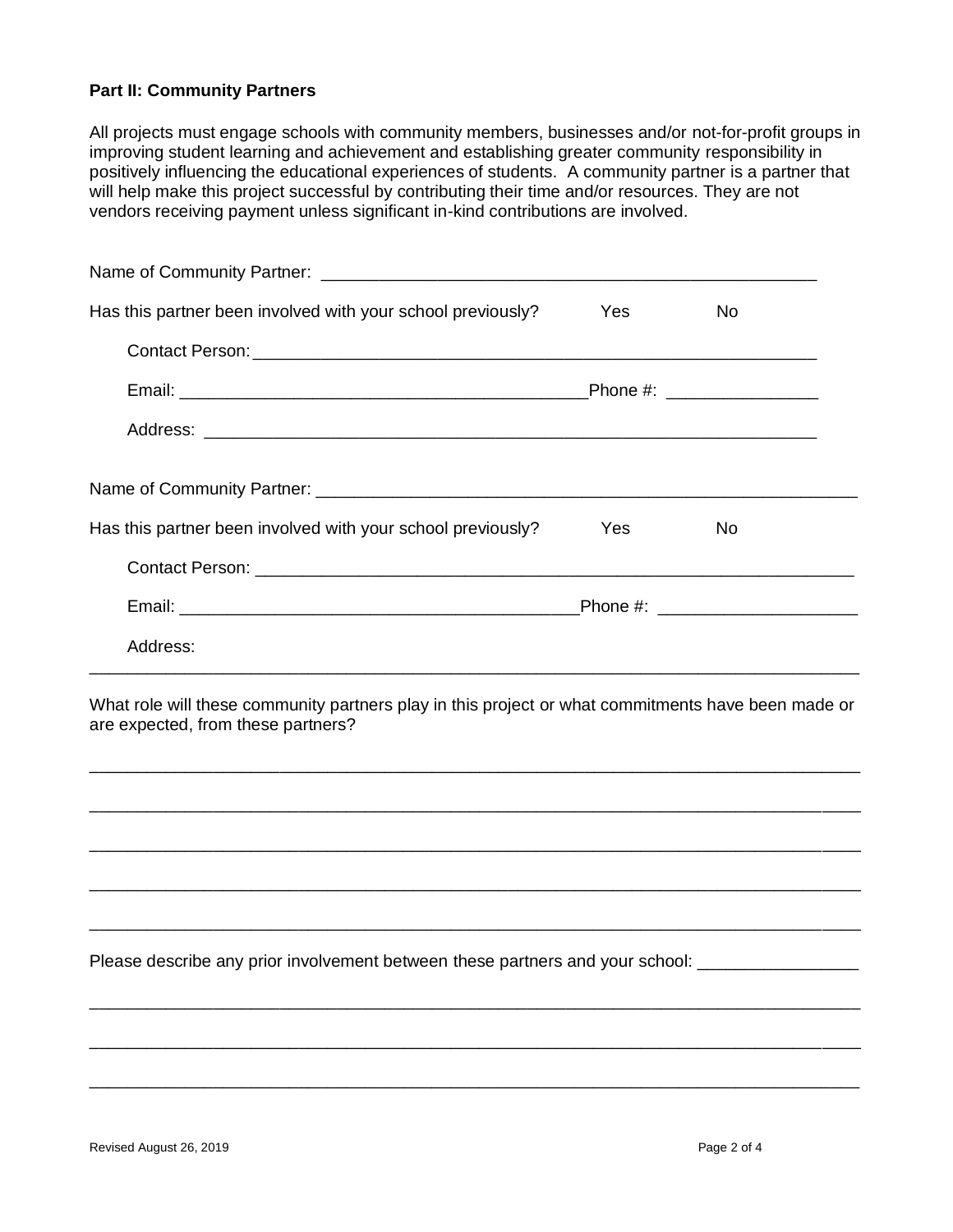### **Part III: Project Specifics**

| <b>Project Description:</b>                                                                             |     |    |                                                                                                                       |  |
|---------------------------------------------------------------------------------------------------------|-----|----|-----------------------------------------------------------------------------------------------------------------------|--|
|                                                                                                         |     |    |                                                                                                                       |  |
|                                                                                                         |     |    |                                                                                                                       |  |
|                                                                                                         |     |    |                                                                                                                       |  |
|                                                                                                         |     |    |                                                                                                                       |  |
|                                                                                                         |     |    | <u> 1989 - Johann Harry Harry Harry Harry Harry Harry Harry Harry Harry Harry Harry Harry Harry Harry Harry Harry</u> |  |
| Is this a new project for your building?                                                                | Yes | No |                                                                                                                       |  |
| Is this, as far as you know, new to the district?                                                       | Yes | No |                                                                                                                       |  |
| <b>Expected Numbers of Participants:</b>                                                                |     |    |                                                                                                                       |  |
|                                                                                                         |     |    |                                                                                                                       |  |
| # Teachers: ______________ # Parents: _____________ # Community Members: ___________                    |     |    |                                                                                                                       |  |
| Project's Focus/Impact (select all that apply):                                                         |     |    |                                                                                                                       |  |
| _____STEAM (_____Science _____Technology _____Engineering _____Arts _____Math)                          |     |    |                                                                                                                       |  |
| Social Sciences<br>$\overline{\phantom{a}}$                                                             |     |    |                                                                                                                       |  |
| <b>Building Support Systems</b><br>$\frac{1}{2}$                                                        |     |    |                                                                                                                       |  |
| Physical, Social and Emotional Well-Being                                                               |     |    |                                                                                                                       |  |
| Language Arts                                                                                           |     |    |                                                                                                                       |  |
| Project Goals: Describe your reason for proposing this project and the impact you hope the project will |     |    |                                                                                                                       |  |
| have on these areas of student learning and development:                                                |     |    |                                                                                                                       |  |
|                                                                                                         |     |    |                                                                                                                       |  |
|                                                                                                         |     |    |                                                                                                                       |  |
|                                                                                                         |     |    |                                                                                                                       |  |

How do you plan to measure the degree to which you've achieved your goals in these areas?

\_\_\_\_\_\_\_\_\_\_\_\_\_\_\_\_\_\_\_\_\_\_\_\_\_\_\_\_\_\_\_\_\_\_\_\_\_\_\_\_\_\_\_\_\_\_\_\_\_\_\_\_\_\_\_\_\_\_\_\_\_\_\_\_\_\_\_\_\_\_\_\_\_\_\_\_\_\_\_\_\_

\_\_\_\_\_\_\_\_\_\_\_\_\_\_\_\_\_\_\_\_\_\_\_\_\_\_\_\_\_\_\_\_\_\_\_\_\_\_\_\_\_\_\_\_\_\_\_\_\_\_\_\_\_\_\_\_\_\_\_\_\_\_\_\_\_\_\_\_\_\_\_\_\_\_\_\_\_\_\_\_\_

\_\_\_\_\_\_\_\_\_\_\_\_\_\_\_\_\_\_\_\_\_\_\_\_\_\_\_\_\_\_\_\_\_\_\_\_\_\_\_\_\_\_\_\_\_\_\_\_\_\_\_\_\_\_\_\_\_\_\_\_\_\_\_\_\_\_\_\_\_\_\_\_\_\_\_\_\_\_\_\_\_